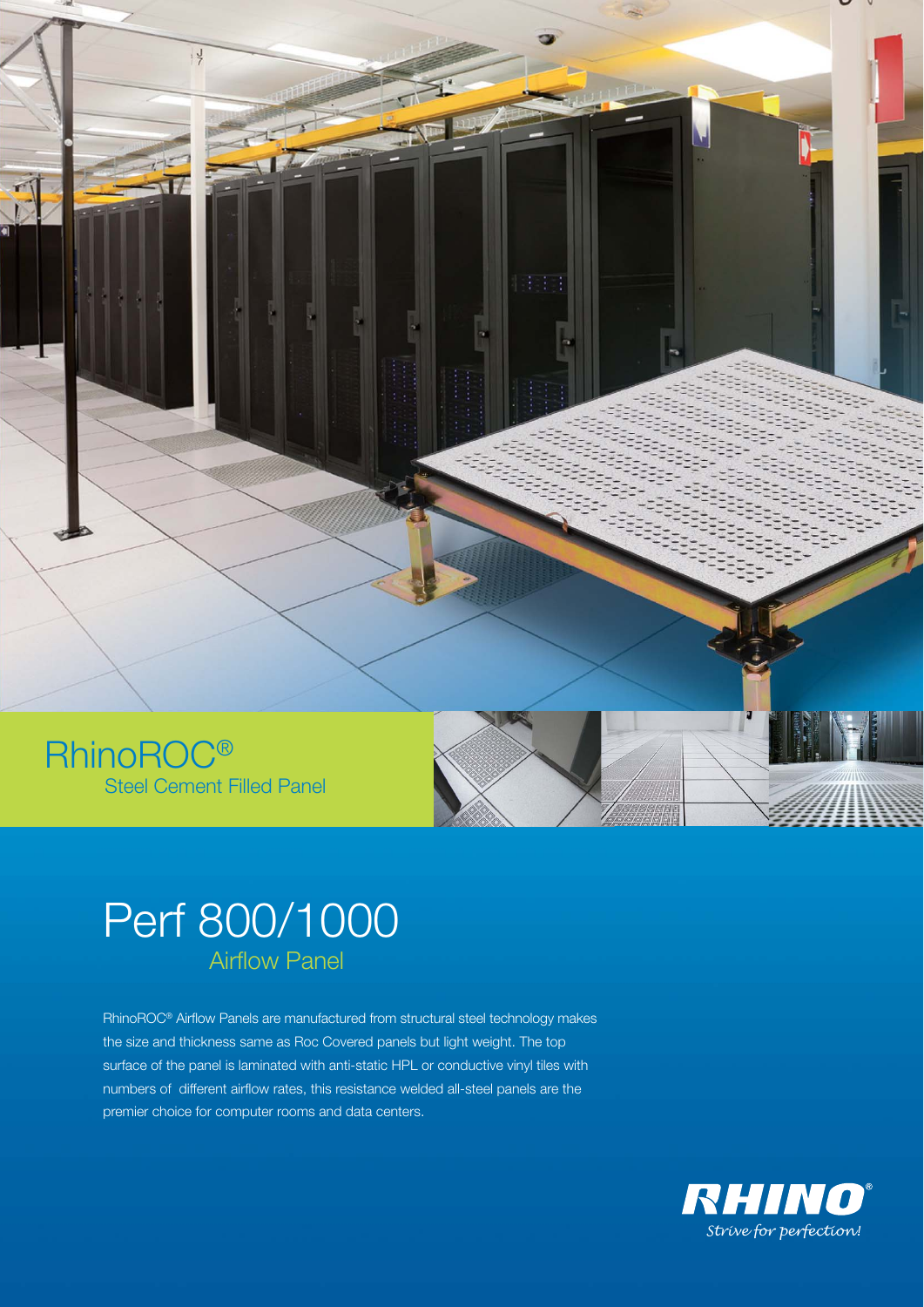## Product Ranges





#### Description

RhinoROC<sup>®</sup> Airflow panels are manufactured from structural steel technology makes the size and thickness same as Roc Covered panels but light weight. The top surface of the panel is laminated with anti-static HPL or conductive vinyl tiles with numbers of different airflow rates, this resistance welded all-steel panels are the premier choice for computer rooms and data centers.

#### Features

- All-steel structural design
- 90% recyclable
- Light weight easy install and removal
- Powder-coated, protective epoxy finish
- Fully interchangeable with other Roc panels





| Panel Type | Panel Size   | <b>Panel Construction</b><br><b>Core Material</b> |                           | Panel Thickness<br>(Nominal) | <b>System Weight</b><br>(Typical) |  |
|------------|--------------|---------------------------------------------------|---------------------------|------------------------------|-----------------------------------|--|
| Perf 800   | 600mm square | $2.00$ mm                                         | Cold rollded steel welded | 35.00 mm                     | $28$ kg/m <sup>2</sup>            |  |
| Perf 1000  | 600mm square | 2.50 mm                                           | Cold rollded steel welded | 35.00 mm                     | 34 kg/m <sup>2</sup>              |  |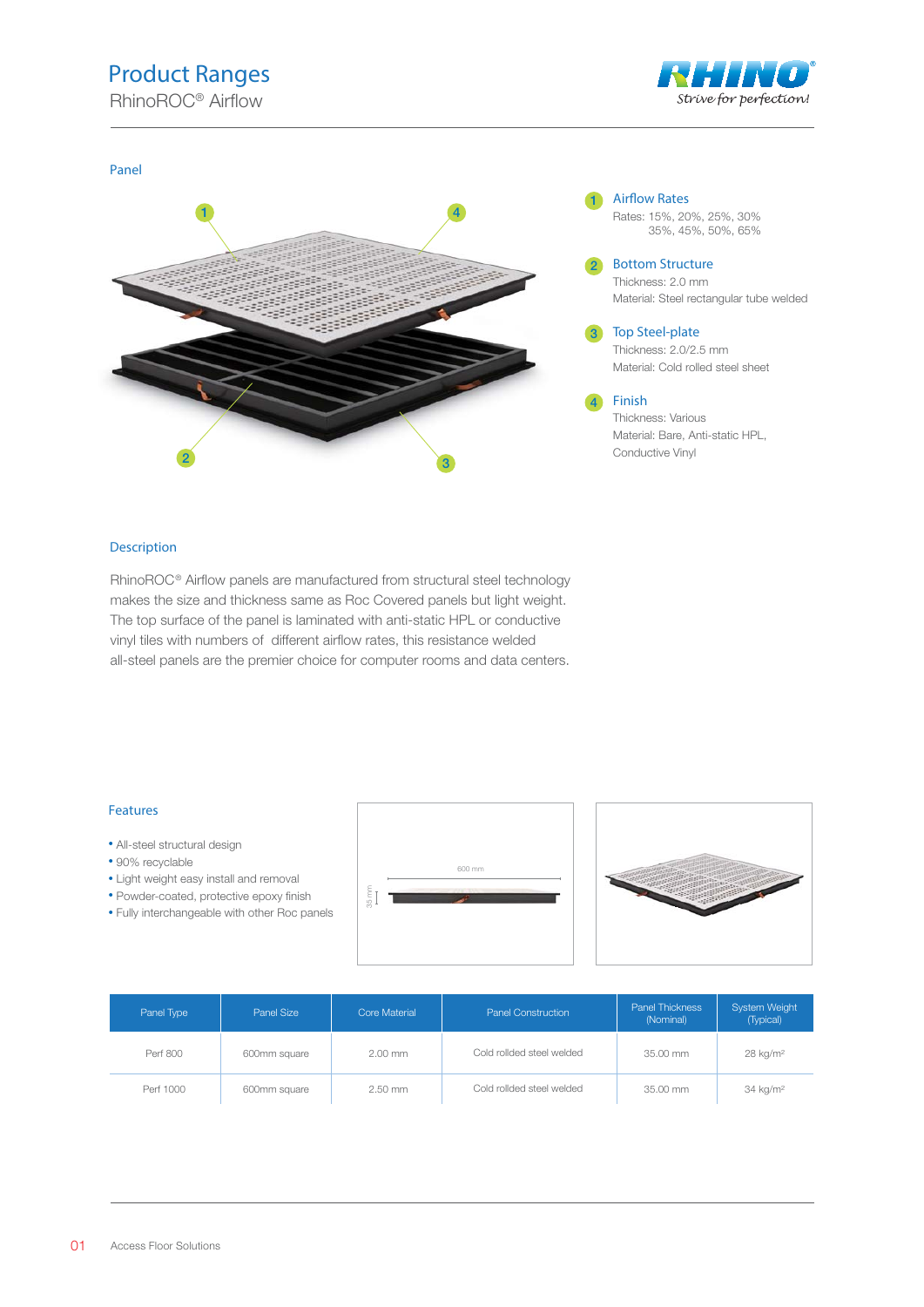### Product Ranges



#### System





Pedestal **Head Assembly** 

1

Head plate: 75mm × 75mm × 4.0mm Threaded rod: M19

Base Assembly Base tube: □22mm × 1.5mm Base plate: 100mm × 100mm × 2.3mm

FFH (Finished Floor Height) 150mm to 1800mm 3

Adjusting Range +/-25mm (FFH150-600) +/-30mm (FFH600-1200) +/-40mm (FFH1200-1800)

#### 1 Standard Pedestal

Electro-galvanized steel made pedestal is suitable for raised floors with a finished floor height from 150mm to 1800mm. Zinc whisker free is available for special order. Material: Steel, Yellow Galvanized.

#### Head Gasket 2

Plastic conductive material with sound proofing and sealing functions, equipped with tabs for the positioning of panels. Thickness: 2.0mm

#### **Stringer**

Steel tube performed stringer with plastic gasket on top provide best supports to the structural system with limited air leakage and outstanding acoustic performance. Dimension: 568mm(L)  $\times$  21mm(W)  $\times$ 32mm(H) Thickness: 0.8/1.0/1.2mm

#### Performance

- This bolted stringer system is tested in accordance with USA CISCA specification.
- Panel deflection at centre edge must not exceed 2.5mm
- Performance to a safety factor of 3 x static load
- Structural performance based upon a full Rhino access floors system i.e. panels & pedestals.



|            |                        | Performance   | <b>Static Loads</b>  |                                       |                                                 | <b>Rolling Loads</b> |                         | Airflow (CFM)             |                           |
|------------|------------------------|---------------|----------------------|---------------------------------------|-------------------------------------------------|----------------------|-------------------------|---------------------------|---------------------------|
| Panel Type | Understructure         | <b>Grades</b> | Concentrated<br>Load | Ultimate Load<br>(Safety Factor* 3.0) | <b>Uniform</b><br>Load                          | $10^1$<br>Passes     | 10.000<br><b>Passes</b> | 0.05'<br>H <sub>2</sub> O | 0.10"<br>H <sub>2</sub> O |
| Perf 800   | <b>Bolted Stringer</b> | Medium Duty   | 800 lbs<br>3.56 kN   | 2.400 lbs<br>10.68 kN                 | 200 lbs/ft <sup>2</sup><br>$10$ kN/ $m2$        | Not Recommended      |                         | 550                       | 800                       |
| Perf 1000  | <b>Bolted Stringer</b> | Heavy Duty    | .000 lbs<br>4.45 kN  | 3,000 lbs<br>13.34 kN                 | 250 lbs/ft <sup>2</sup><br>12 kN/m <sup>2</sup> | Not Recommended      |                         | 550                       | 800                       |